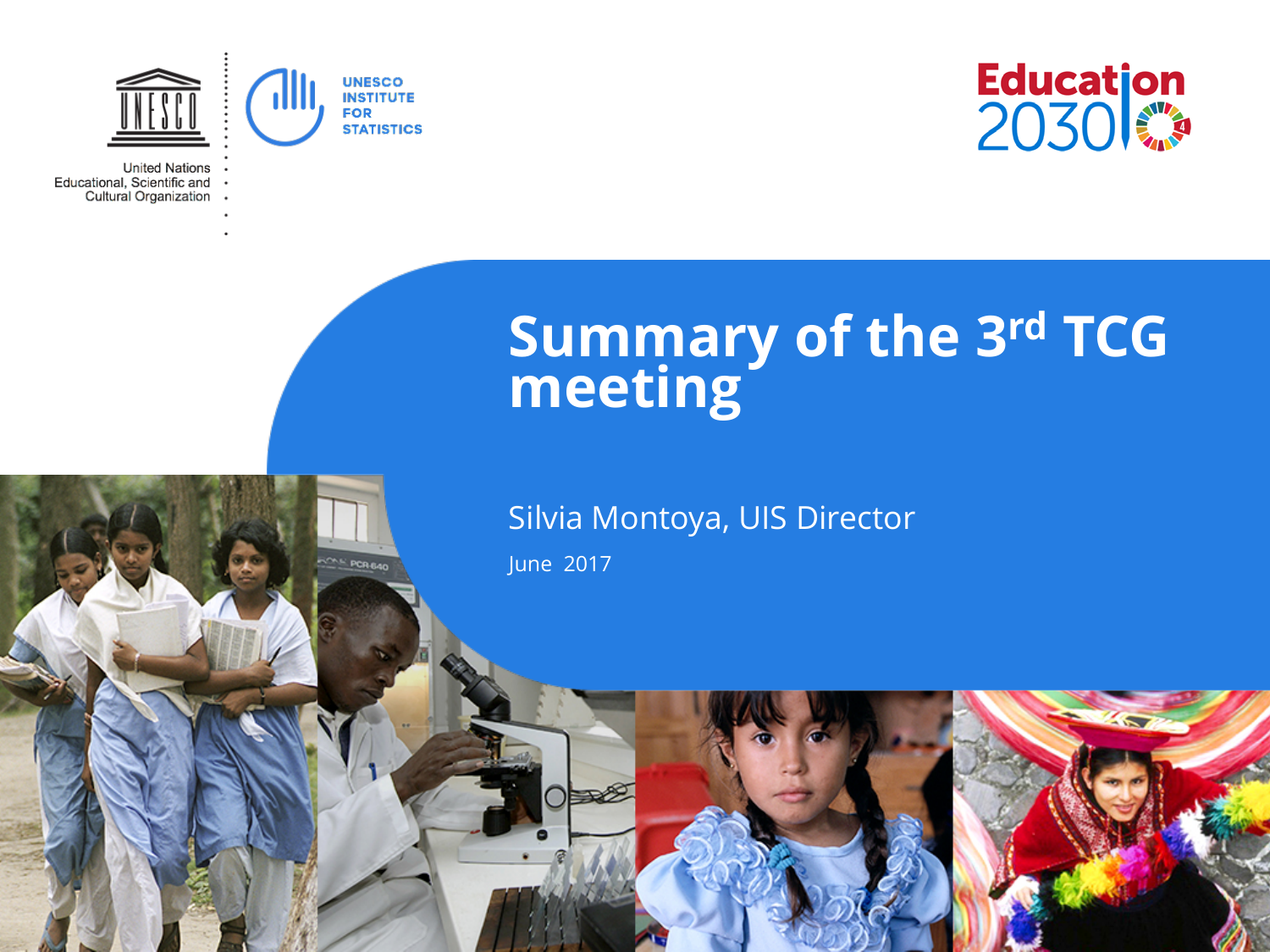

# **Objectives**

- To update members on SDG-related developments;
- To report on the progress to date and intended roadmaps for the following 12-18 months of the 3 TCG Working Groups;
- To share national initiatives in the implementation of SDG 4 follow-up and review;
- To inform participants on CapED; and
- To discuss and agree on the process for rotating membership to the TCG.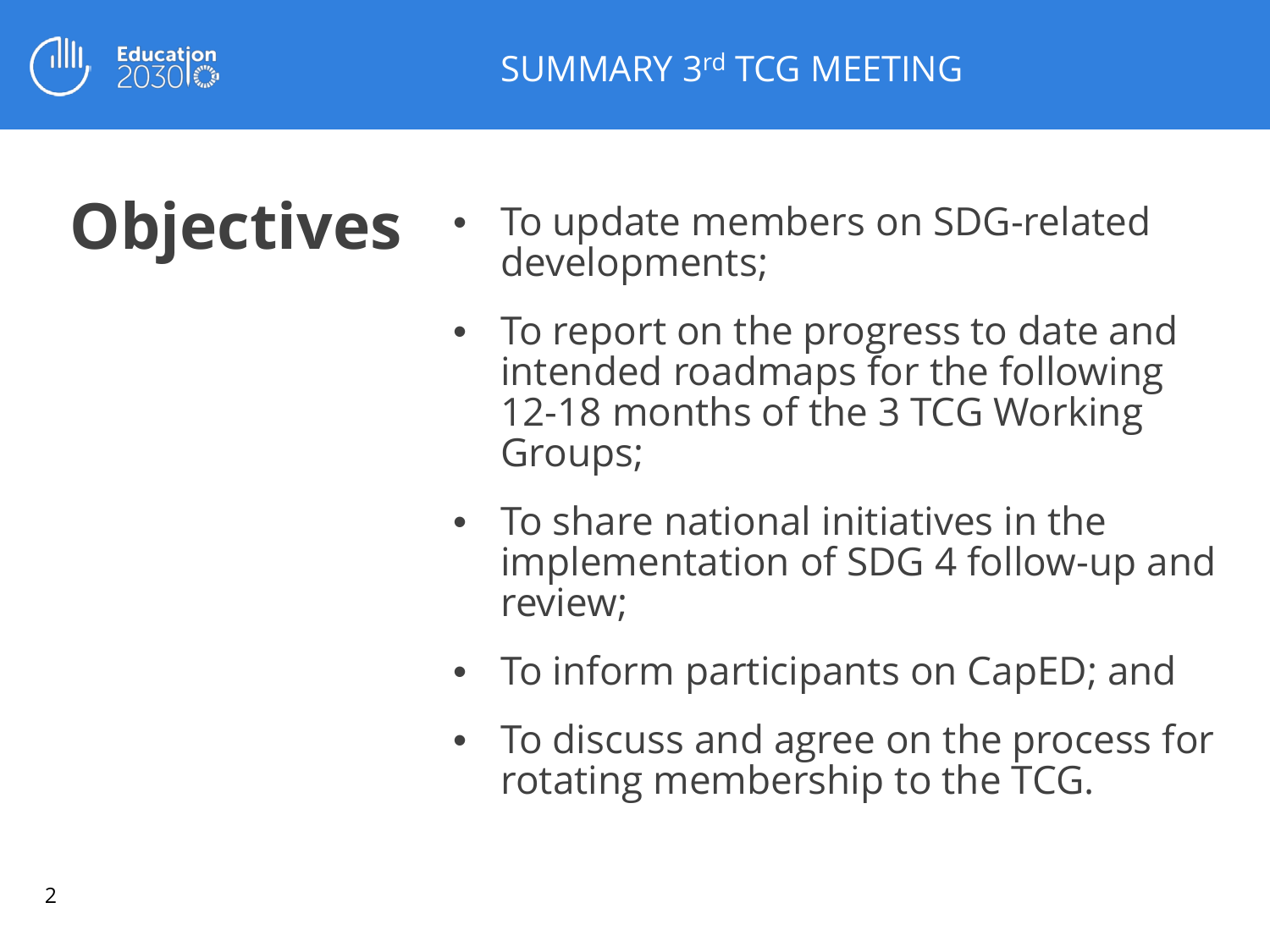

#### WAS APPRAISED OF **The TCG**

- the process of global indicators especially the UN Statistical Commission
- the forthcoming adoption of the global indicator framework by ECOSOC and the UN General Assembly as a '**voluntary** and **country-led** framework'
- IAEG-SDG's plans for future refinement and revision of the framework and the resulting deadlines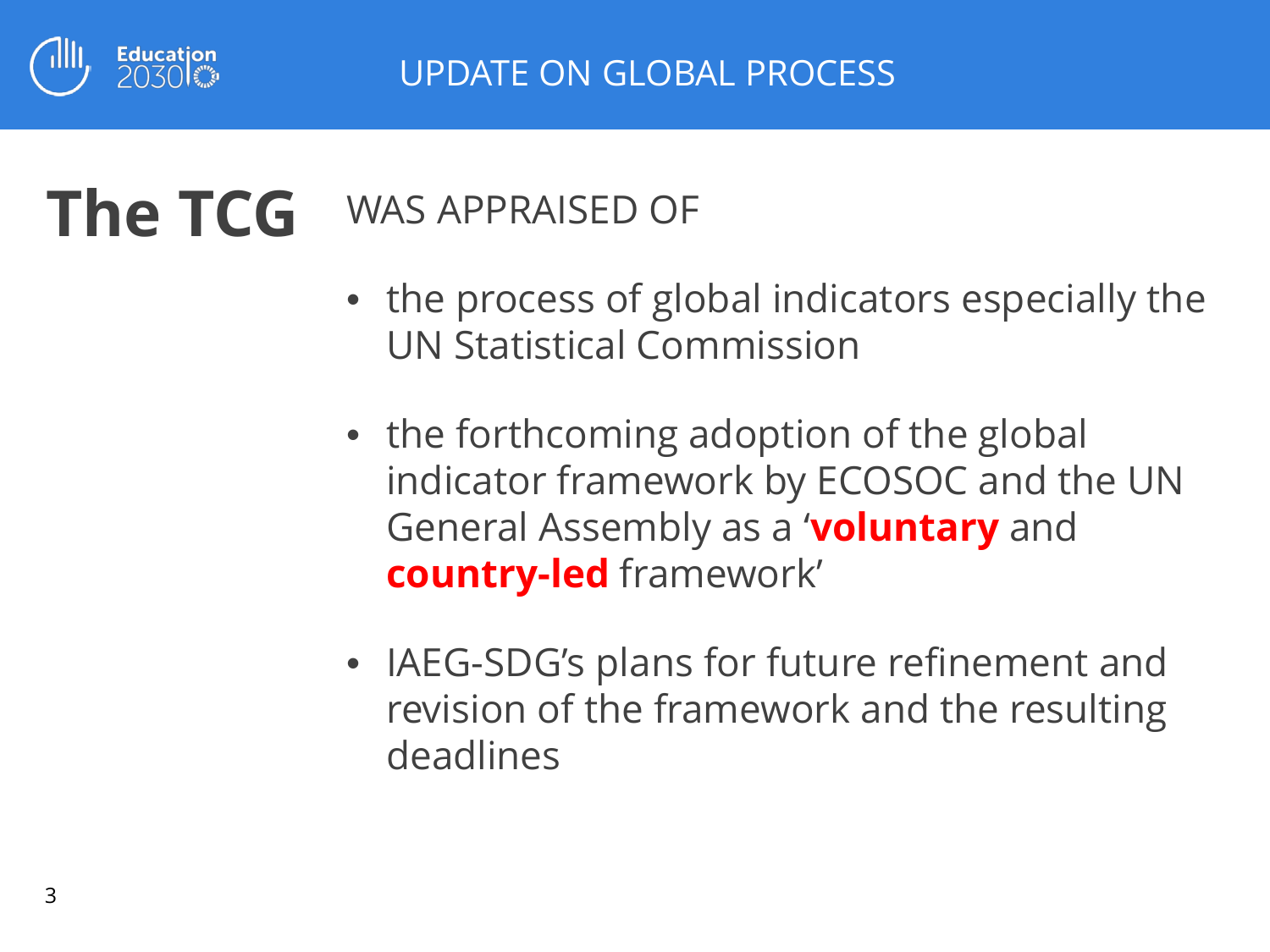

#### REVIEWED the progress made by the three TCG Working Groups **The TCG**

- Indicator Development
- Capacity Development
- Data Reporting, Validation and Dissemination
- and the GAML

## APPROVED

• revised TORs for each WG and work plans and planned activities and outputs in 2017- 2018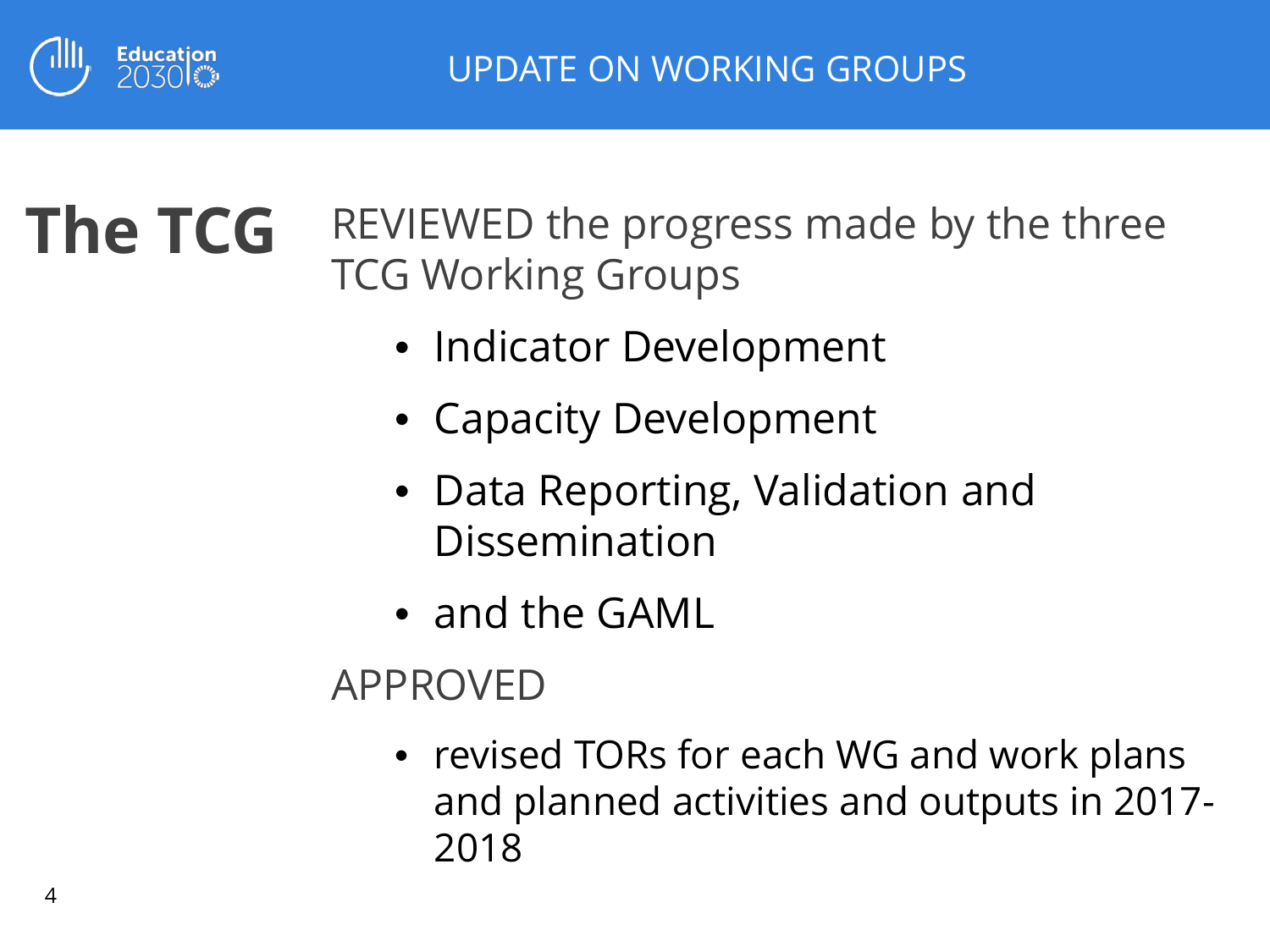

#### LEARNED about **The TCG**

- statistical capacity development initiatives and some tools available and/or under development including the CapED project
- national experiences on SDG4 follow up and review
- technical work related to the development of a Global Lead Indicator and invitation to provide input
- membership rotation proposal

NOTED the recommendation of GAML about 2017 reporting on 4.1 to use Cross-National Assessments as published by the administering organizations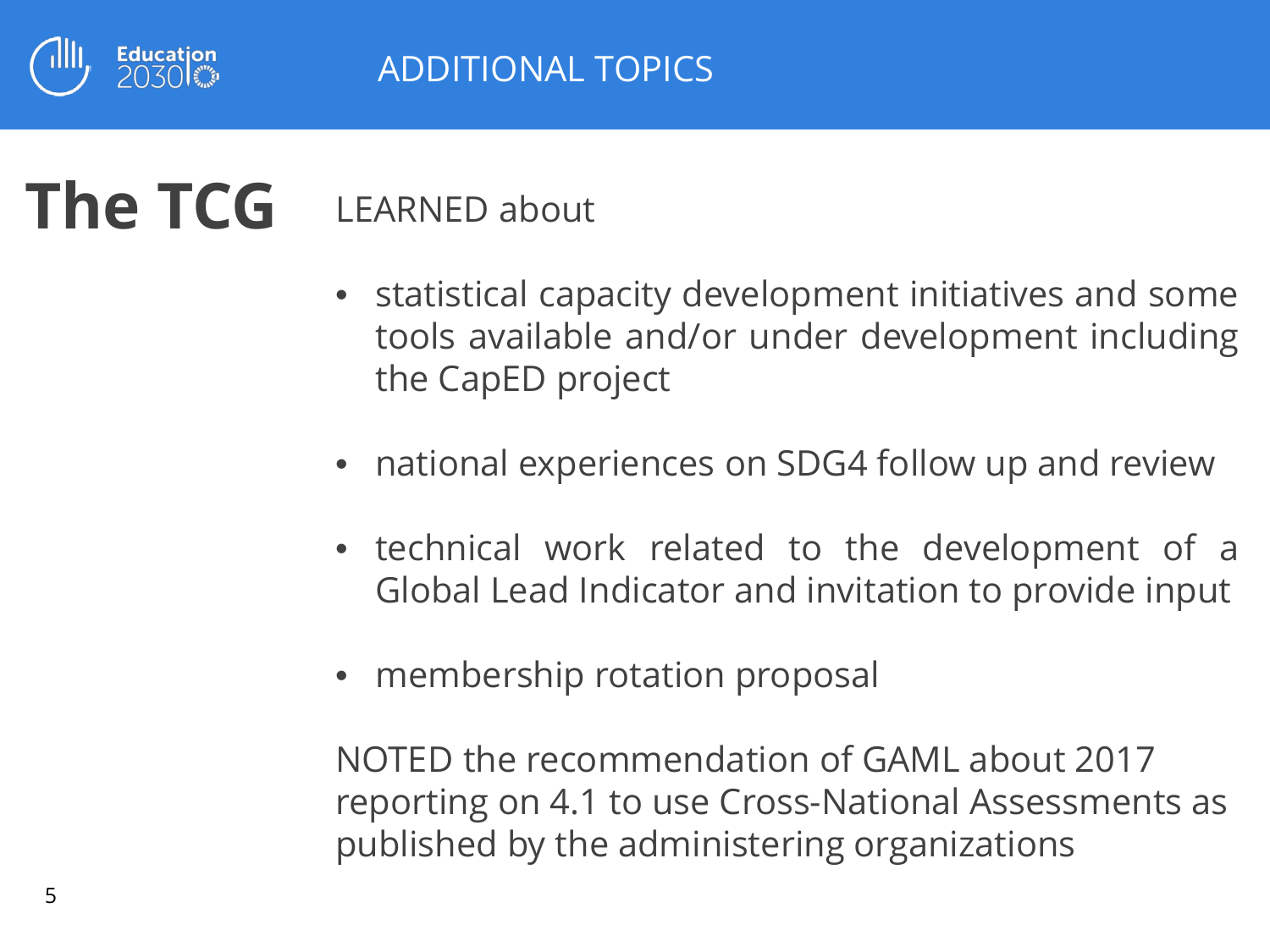

# **The TCG**

- RECOGNISED the challenges of keeping the engagement of participating countries and reaching out to a wider range of countries
	- RECOGNISED the need to strengthen collaboration with regional and national representatives
	- RECOGNISED the need to discuss in detail in upcoming sessions the conceptual and operational issues pertaining to benchmarking, thresholds and minimum levels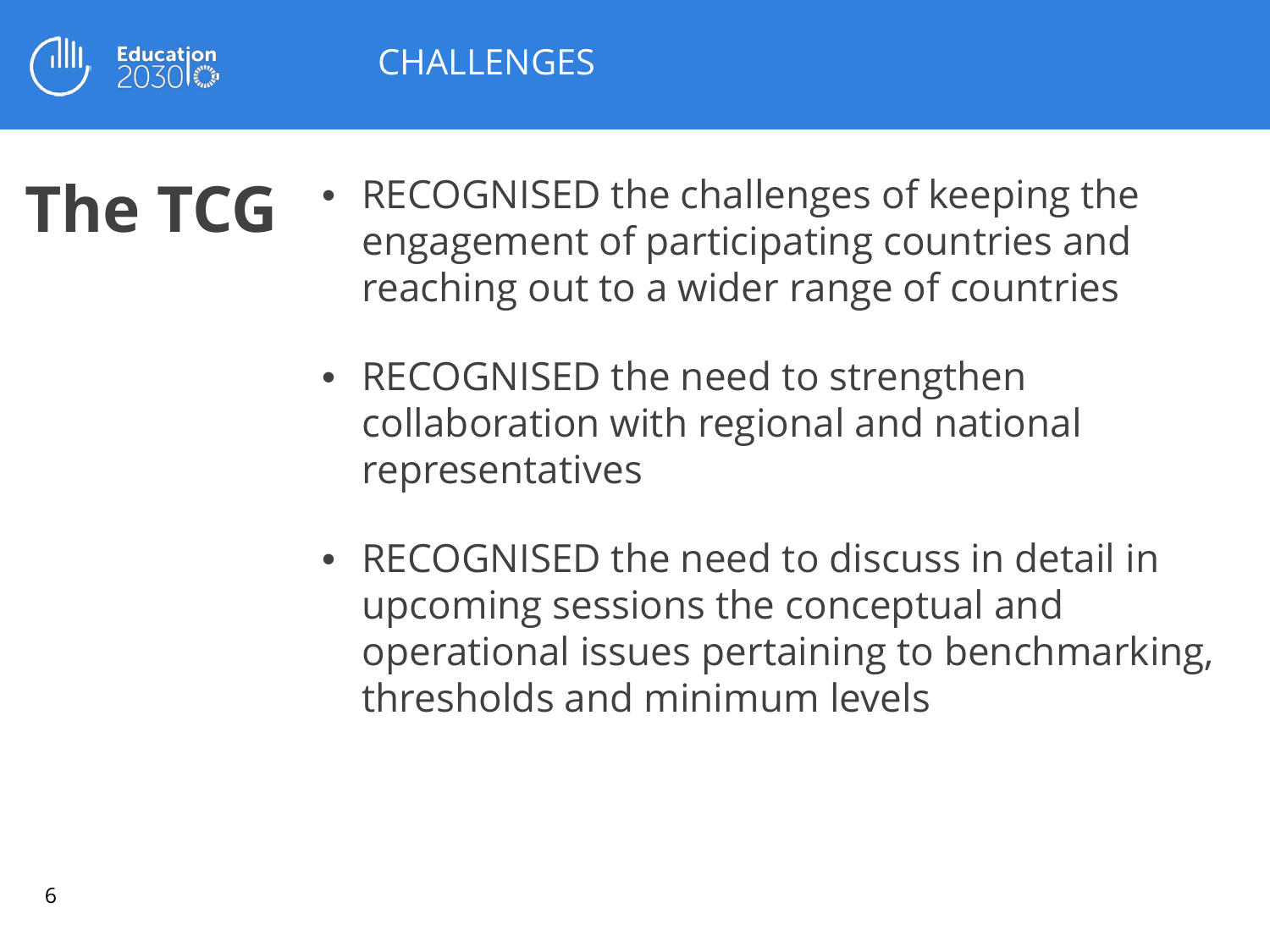

## **TCG STRATEGIC DIRECTION**

- Consolidate, **accelerate,** and develop the work on **defining** global and thematic indicators
- In order to prepare for the revision of indicators in 2019 (20) with critical deadlines
	- Global Process: submission to the IAEG and the UNSC (a year?)
	- Thematic Process; some more flexibility but the idea is to have parallel processes
- Define and consult on the challenges of benchmarks, thresholds, proficiency levels
- Prepare for robust data analysis for the 2019 report to the HLPF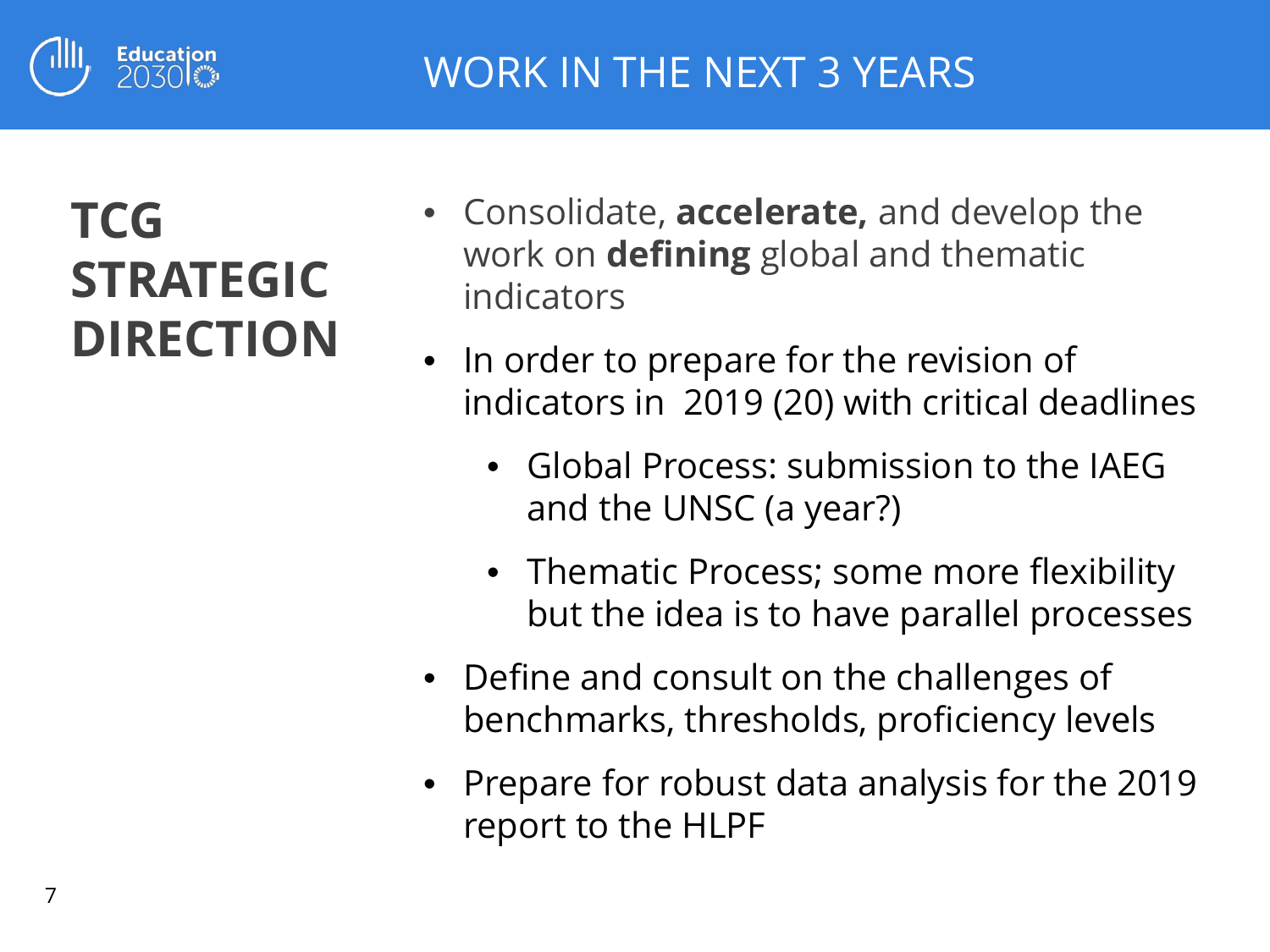

RECOMENDATIONS FOR THE TCG

### **RECOMENDATIONS TO EDUCATION 2030 SC**

ENDORSE the progress and work-plan as presented by the TCG and GAML and the 2017 reporting based on current CNLA data

STRENGTHEN the invitation to member states and development partners to engage in the working groups

CALL ATTENTION to the critical need to

- Close the gap of learning data which are critical for achieving the 2030 Agenda
- Explore the possibilities and challenges of thresholds and benchmarking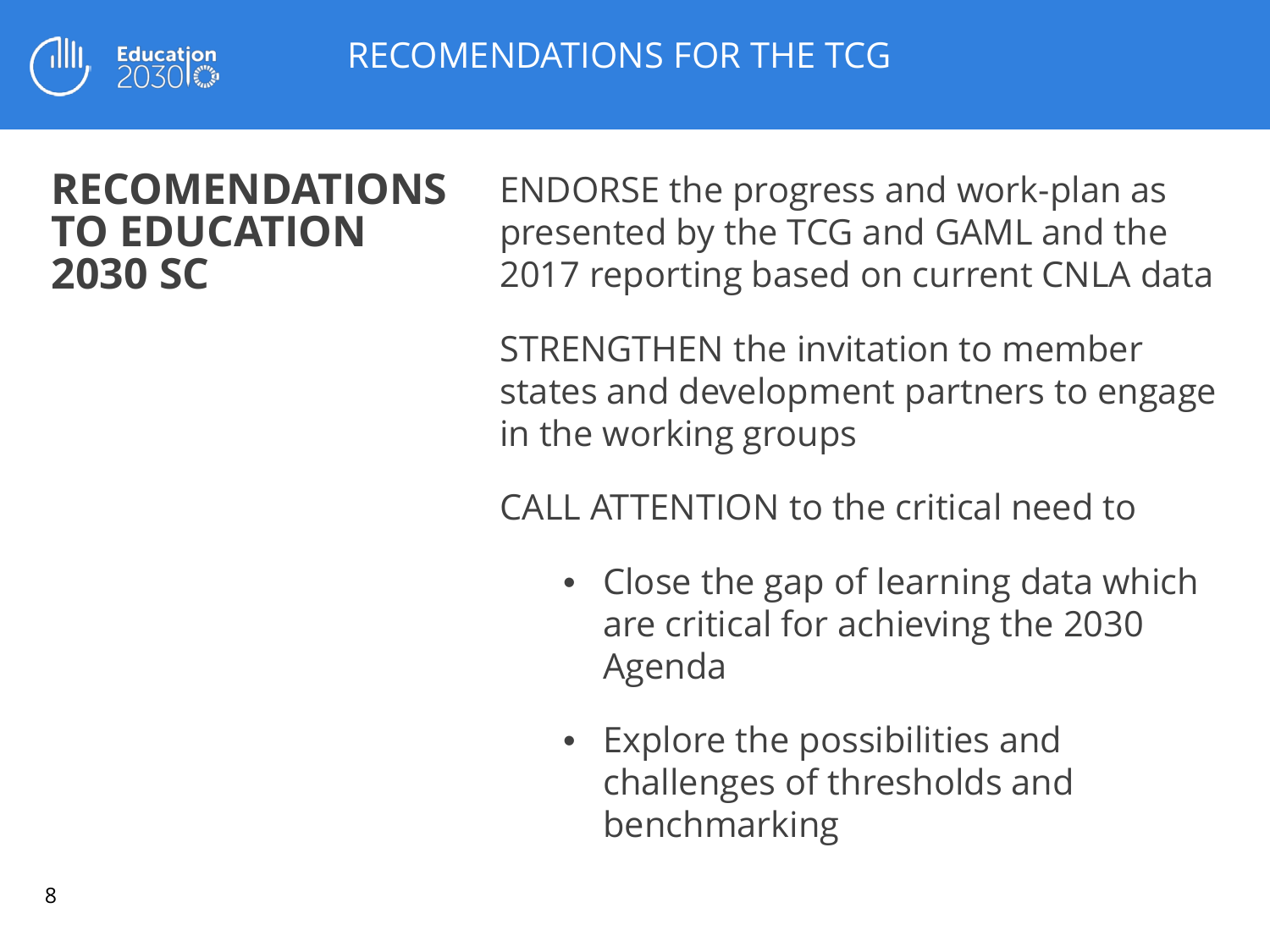

TCG LOGO

 $\ddot{\phantom{0}}$ 

### **WE HAVE A NEW LOGO!**